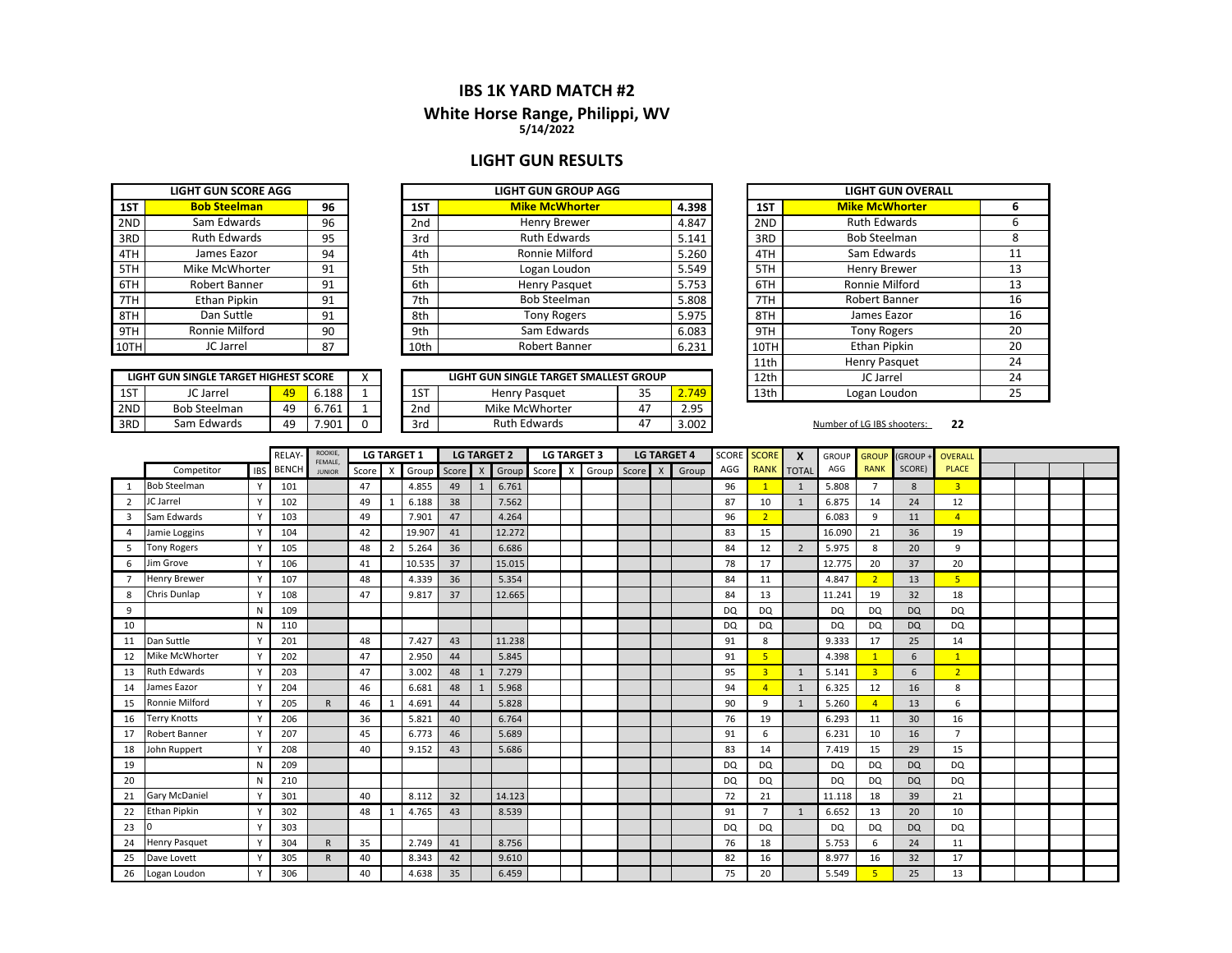## **IBS 1K YARD MATCH #2**

#### **White Horse Ran g e, Philippi, WV 5/14/2022**

#### **HEAVY GUN RESULTS**

|     | <b>HEAVY GUN SCORE AGG</b> |     |  |  |  |  |  |  |  |  |  |  |  |
|-----|----------------------------|-----|--|--|--|--|--|--|--|--|--|--|--|
| 1ST | <b>Henry Brewer</b>        | 192 |  |  |  |  |  |  |  |  |  |  |  |
| 2ND | <b>Ruth Edwards</b>        | 186 |  |  |  |  |  |  |  |  |  |  |  |
| 3RD | <b>Terry Knotts</b>        | 182 |  |  |  |  |  |  |  |  |  |  |  |
| 4TH | <b>Henry Pasquet</b>       | 182 |  |  |  |  |  |  |  |  |  |  |  |
| 5TH | Sam Edwards                | 181 |  |  |  |  |  |  |  |  |  |  |  |
| 6TH | Ronnie Milford             | 176 |  |  |  |  |  |  |  |  |  |  |  |
| 7TH | <b>Bob Steelman</b>        | 176 |  |  |  |  |  |  |  |  |  |  |  |
| 8TH | Ethan Pipkin               | 172 |  |  |  |  |  |  |  |  |  |  |  |
| 9TH | <b>Tony Rogers</b>         | 171 |  |  |  |  |  |  |  |  |  |  |  |
|     | JC Jarrel                  | 163 |  |  |  |  |  |  |  |  |  |  |  |

|     | <b>HEAVY GUN SINGLE TARGET HIGHEST SCORE</b> |    |        |   |
|-----|----------------------------------------------|----|--------|---|
| 1ST | <b>Henry Brewer</b>                          |    | 11.602 |   |
| 2nd | JC Jarrel                                    | 96 | 6.888  |   |
| 3rd | <b>Henry Brewer</b>                          | 95 | 4.591  | ი |

|        | <b>HEAVY GUN GROUP AGG</b> |      |     |                     |                            |  |  |
|--------|----------------------------|------|-----|---------------------|----------------------------|--|--|
| 5.101  | <b>Sam Edwards</b>         | 1ST  | 192 | <b>Henry Brewer</b> | 1ST                        |  |  |
| 6.355  | JC Jarrel                  | 2nd  | 186 | <b>Ruth Edwards</b> | 2ND                        |  |  |
| 6.993  | <b>Ruth Edwards</b>        | 3rd  | 182 | <b>Terry Knotts</b> | 3RD                        |  |  |
| 7.638  | Chris Dunlap               | 4th  | 182 | Henry Pasquet       | 4TH                        |  |  |
| 8.097  | Henry Brewer               | 5th  | 181 | Sam Edwards         | 5TH                        |  |  |
| 9.131  | Ronnie Milford             | 6th  | 176 | Ronnie Milford      | 6TH                        |  |  |
| 10.303 | <b>Tony Rogers</b>         | 7th  | 176 | <b>Bob Steelman</b> | 7TH                        |  |  |
| 10.415 | <b>Terry Knotts</b>        | 8th  | 172 | Ethan Pipkin        | 8TH                        |  |  |
| 10.572 | James Eazor                | 9th  | 171 | <b>Tony Rogers</b>  | 9TH                        |  |  |
| 10.753 | Henry Pasquet              | 10th | 163 | JC Jarrel           | 10TH I                     |  |  |
|        |                            |      |     |                     | <b>HEAVY GUN SCORE AGG</b> |  |  |

|     | <b>HEAVY GUN SINGLE TARGET HIGHEST SCORE</b> |    |                      |  |     | <b>HEAVY GUN SINGLE TARGET SMALLEST GROUP</b> |    |       | 12th | James Eazor            |
|-----|----------------------------------------------|----|----------------------|--|-----|-----------------------------------------------|----|-------|------|------------------------|
| 1ST | <b>Henry Brewer</b>                          | -  | .602<br>.11          |  | 15T | <b>Ruth Edwards</b>                           | 92 | 4.353 | 13th | Jim Grove              |
| 2nd | JC Jarrel                                    | 96 | 888،                 |  | 2ND | Henry Brewer                                  | 95 | .591  |      |                        |
| 3rd | <b>Henry Brewer</b>                          | ۵Ę | 591<br>Д<br>r. J.J.L |  | 3RD | Sam Edwards                                   | 89 | 1.799 |      | Number of HG IBS shoot |

| <b>VY GUN GROUP AGG</b>            |  |        |                  | <b>HEAVY GUN OVERALL</b> |    |
|------------------------------------|--|--------|------------------|--------------------------|----|
| <b>Sam Edwards</b>                 |  | 5.101  | 1ST              | <b>Ruth Edwards</b>      | 5  |
| JC Jarrel                          |  | 6.355  | 2ND              | Sam Edwards              | 6  |
| <b>Ruth Edwards</b>                |  | 6.993  | 3RD              | Henry Brewer             | 6  |
| Chris Dunlap                       |  | 7.638  | 4TH              | <b>Terry Knotts</b>      | 11 |
| Henry Brewer                       |  | 8.097  | 5TH              | JC Jarrel                | 12 |
| Ronnie Milford                     |  | 9.131  | 6TH              | Ronnie Milford           | 12 |
| <b>Tony Rogers</b>                 |  | 10.303 | 7TH              | <b>Henry Pasquet</b>     | 14 |
| <b>Terry Knotts</b>                |  | 10.415 | 8TH              | <b>Tony Rogers</b>       | 16 |
| James Eazor                        |  | 10.572 | 9TH              | Chris Dunlap             | 17 |
| Henry Pasquet                      |  | 10.753 | 10TH             | <b>Bob Steelman</b>      | 18 |
|                                    |  |        | 11th             | Ethan Pipkin             | 21 |
| <b>INGLE TARGET SMALLEST GROUP</b> |  |        | 12 <sub>th</sub> | James Eazor              | 23 |
| h Edwards<br>92                    |  | 4.353  | 13th             | Jim Grove                | 26 |

**17 17 17** 

|                |                     |              | <b>RELAY</b> | ROOKIE,                  |           |                | <b>HG TARGET 1</b> |    |                | <b>HG TARGET 2</b> |       |                           | <b>HG TARGET 3</b> |             |              | <b>HG TARGET 4</b> |           | <b>SCORE SCORE</b>      | X              | <b>GROUP</b> | <b>GROUP</b>   | <b>GROUP</b> | OVERALL        |  |  |
|----------------|---------------------|--------------|--------------|--------------------------|-----------|----------------|--------------------|----|----------------|--------------------|-------|---------------------------|--------------------|-------------|--------------|--------------------|-----------|-------------------------|----------------|--------------|----------------|--------------|----------------|--|--|
|                | Competitor          | <b>IBS</b>   | <b>BENCH</b> | FEMALE,<br><b>JUNIOR</b> | Score X   |                | Group Score        |    | $\mathsf{X}$   | Group              | Score | $\boldsymbol{\mathsf{x}}$ |                    | Group Score | $\mathsf{X}$ | Group              | AGG       | <b>RANK</b>             | <b>TOTAL</b>   | AGG          | <b>RANK</b>    | SCORE)       | <b>PLACE</b>   |  |  |
| -1             | <b>Bob Steelman</b> | γ            | 101          |                          | 81        |                | 9.659              | 95 |                | 11.977             |       |                           |                    |             |              |                    | 176       | $\overline{7}$          | 1              | 10.818       | 11             | 18           | 10             |  |  |
| $\overline{2}$ | JC Jarrel           | v            | 102          |                          | 67        |                | 5.821              | 96 | $\overline{2}$ | 6.888              |       |                           |                    |             |              |                    | 163       | 10                      | $\overline{2}$ | 6.355        | $\overline{2}$ | 12           | 5 <sup>1</sup> |  |  |
| $\overline{3}$ | Sam Edwards         | $\mathbf v$  | 103          |                          | 89        |                | 4.799              | 92 |                | 5.403              |       |                           |                    |             |              |                    | 181       | $\overline{5}$          |                | 5.101        | $\overline{1}$ | 6            | 2 <sup>1</sup> |  |  |
| $\overline{4}$ | Jamie Loggins       | Y            | 104          |                          | <b>DQ</b> |                | <b>DQ</b>          | 93 | $\overline{2}$ | 6.984              |       |                           |                    |             |              |                    | <b>DQ</b> | DQ                      | $\overline{2}$ | <b>DQ</b>    | DQ             | <b>DQ</b>    | <b>DQ</b>      |  |  |
| -5             | <b>Tony Rogers</b>  |              | 105          |                          | 88        |                | 12.060             | 83 |                | 8.545              |       |                           |                    |             |              |                    | 171       | 9                       |                | 10.303       |                | 16           | 8              |  |  |
| 6              | Jim Grove           | v            | 106          |                          | 80        |                | 15.448             | 79 |                | 9.641              |       |                           |                    |             |              |                    | 159       | 12                      |                | 12.545       | 14             | 26           | 13             |  |  |
| $\overline{7}$ | <b>Henry Brewer</b> | v            | 107          |                          | 95        |                | 4.591              | 97 | $\overline{2}$ | 11.602             |       |                           |                    |             |              |                    | 192       | $\mathbf{1}$            | $\overline{2}$ | 8.097        | 5              | 6            | $\overline{3}$ |  |  |
| 8              | Chris Dunlap        | Y            | 108          |                          | 58        |                | 6.677              | 82 |                | 8.599              |       |                           |                    |             |              |                    | 140       | 13                      |                | 7.638        | $\overline{4}$ | 17           | 9              |  |  |
| 9              |                     | N            | 109          |                          |           |                |                    |    |                |                    |       |                           |                    |             |              |                    | <b>DQ</b> | <b>DQ</b>               |                | DQ           | DQ             | <b>DQ</b>    | <b>DQ</b>      |  |  |
| 10             |                     | N            | 110          |                          |           |                |                    |    |                |                    |       |                           |                    |             |              |                    | <b>DQ</b> | <b>DQ</b>               |                | <b>DQ</b>    | DQ             | <b>DQ</b>    | DQ             |  |  |
| 11             |                     | N            | 201          |                          |           |                |                    |    |                |                    |       |                           |                    |             |              |                    | <b>DQ</b> | <b>DQ</b>               |                | <b>DQ</b>    | <b>DQ</b>      | <b>DQ</b>    | <b>DQ</b>      |  |  |
| 12             | Mike McWhorter      | Y            | 202          |                          | 73        |                | 15.303             | 64 |                | 6.868              |       |                           |                    |             |              |                    | 137       | 15                      |                | 11.086       | 12             | 27           | 15             |  |  |
| 13             | <b>Ruth Edwards</b> | v            | 203          |                          | 94        | $\overline{2}$ | 9.632              | 92 |                | 4.353              |       |                           |                    |             |              |                    | 186       | $\overline{2}$          | 2              | 6.993        | $\overline{3}$ | 5            | $\overline{1}$ |  |  |
| 14             | James Eazor         | $\vee$       | 204          |                          | 53        |                | 12.608             | 86 |                | 8.536              |       |                           |                    |             |              |                    | 139       | 14                      |                | 10.572       | 9              | 23           | 12             |  |  |
| 15             | Ronnie Milford      | Y            | 205          | $\mathsf{R}$             | 86        |                | 10.790             | 90 |                | 7.472              |       |                           |                    |             |              |                    | 176       | 6                       |                | 9.131        | 6              | 12           | 6              |  |  |
| 16             | <b>Terry Knotts</b> |              | 206          |                          | 88        |                | 10.776             | 94 |                | 10.053             |       |                           |                    |             |              |                    | 182       | $\overline{\mathbf{3}}$ | 1              | 10.415       | 8              | 11           | $\overline{4}$ |  |  |
| 17             |                     | N            | 207          |                          |           |                |                    |    |                |                    |       |                           |                    |             |              |                    | DQ        | <b>DQ</b>               |                | <b>DQ</b>    | <b>DQ</b>      | <b>DQ</b>    | <b>DQ</b>      |  |  |
| 18             |                     | N            | 208          |                          |           |                |                    |    |                |                    |       |                           |                    |             |              |                    | <b>DQ</b> | <b>DQ</b>               |                | <b>DQ</b>    | DQ             | <b>DQ</b>    | DQ             |  |  |
| 19             |                     | N            | 209          |                          |           |                |                    |    |                |                    |       |                           |                    |             |              |                    | DQ        | <b>DQ</b>               |                | <b>DQ</b>    | <b>DQ</b>      | <b>DQ</b>    | <b>DQ</b>      |  |  |
| 20             |                     | N            | 210          |                          |           |                |                    |    |                |                    |       |                           |                    |             |              |                    | <b>DQ</b> | DQ                      |                | <b>DQ</b>    | <b>DQ</b>      | <b>DQ</b>    | DQ             |  |  |
| 21             |                     | N            | 301          |                          |           |                |                    |    |                |                    |       |                           |                    |             |              |                    | <b>DQ</b> | <b>DQ</b>               |                | <b>DQ</b>    | <b>DQ</b>      | <b>DQ</b>    | DQ             |  |  |
| 22             | <b>Ethan Pipkin</b> | $\mathbf v$  | 302          |                          | 78        |                | 18.000             | 94 |                | 6.674              |       |                           |                    |             |              |                    | 172       | 8                       | $\overline{2}$ | 12.337       | 13             | 21           | 11             |  |  |
| 23             |                     | v            | 303          |                          |           |                |                    |    |                |                    |       |                           |                    |             |              |                    | <b>DQ</b> | DQ                      |                | DQ           | DQ             | <b>DQ</b>    | DQ             |  |  |
| 24             | Henry Pasquet       | $\checkmark$ | 304          |                          | 92        | $\overline{2}$ | 10.806             | 90 |                | 10.699             |       |                           |                    |             |              |                    | 182       | Δ                       | $\overline{3}$ | 10.753       | 10             | 14           | $\overline{7}$ |  |  |
| 25             | Paul Anderson       | v            | 305          |                          | 82        |                | 22.488             | 78 |                | 20.463             |       |                           |                    |             |              |                    | 160       | 11                      |                | 21.476       | 15             | 26           | 14             |  |  |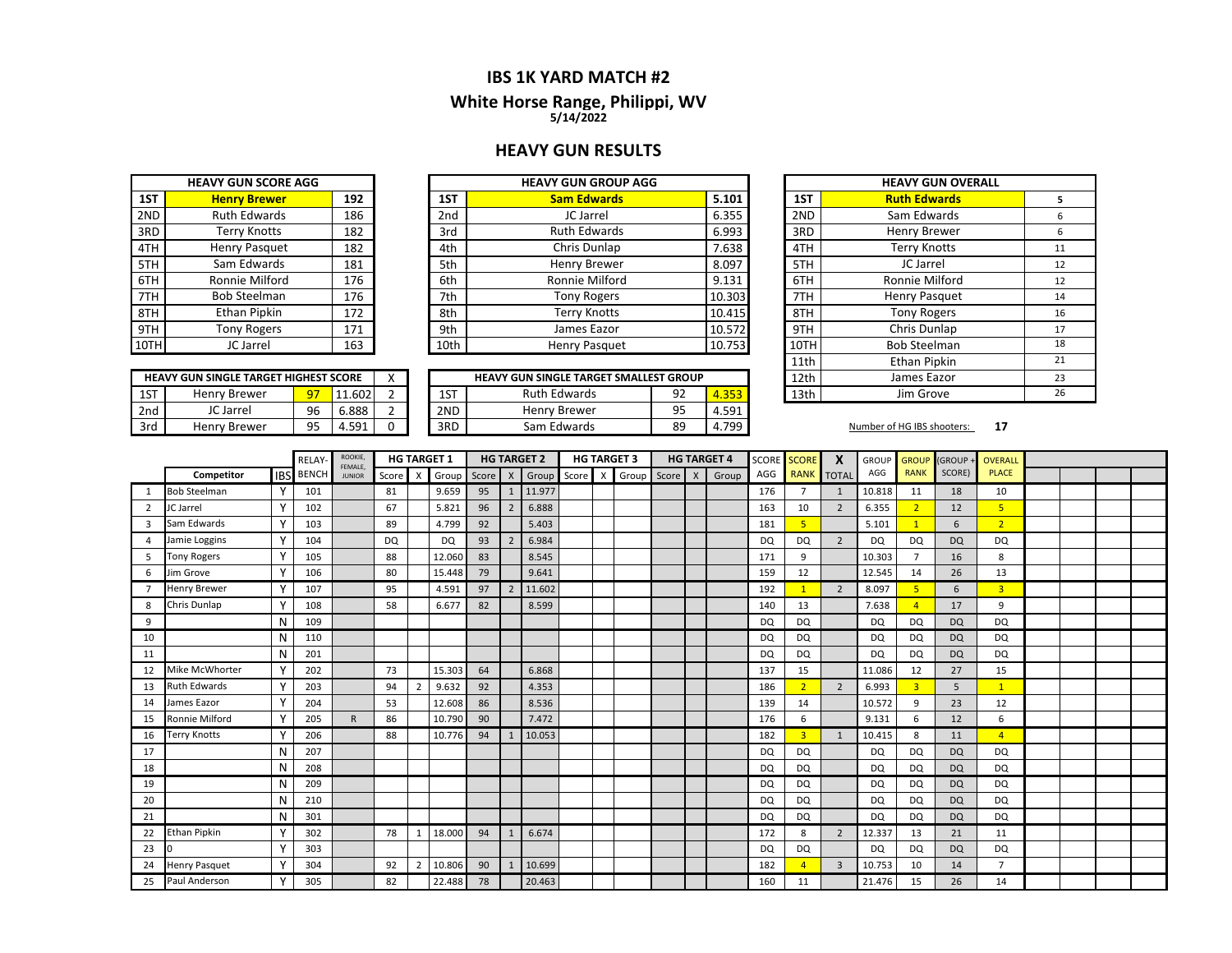# **IBS 1K YARD MATCH #2**

# **White Horse Ran g e, Philippi, WV 5/14/2022**

# **Two Gun Overall Results**

| 1st  | <b>Ruth Edwards</b> | 281 | 1st             | <b>Sam Edwards</b>  | 5.592 | 1st             | <b>Sam Edwards</b>   | 3  |
|------|---------------------|-----|-----------------|---------------------|-------|-----------------|----------------------|----|
| 2nd  | Sam Edwards         | 277 | 2 <sub>nd</sub> | <b>Ruth Edwards</b> | 6.067 | 2 <sub>nd</sub> | <b>Ruth Edwards</b>  | 3  |
| 3rd  | Henry Brewer        | 276 | 3rd             | Henry Brewer        | 6.472 | 3rd             | Henry Brewer         | 6  |
| 4th  | <b>Bob Steelman</b> | 272 | 4th             | JC Jarrel           | 6.615 | 4th             | Ronnie Milford       | 10 |
| 5th  | Ronnie Milford      | 266 | 5th             | Ronnie Milford      | 7.195 | 5th             | <b>Bob Steelman</b>  | 13 |
| 6th  | Ethan Pipkin        | 263 | 6th             | Mike McWhorter      | 7.742 | 6th             | JC Jarrel            | 14 |
| 7th  | Henry Pasquet       | 258 | 7th             | <b>Tony Rogers</b>  | 8.139 | 7th             | <b>Henry Pasquet</b> | 15 |
| 8th  | Terry Knotts        | 258 | 8th             | Henry Pasquet       | 8.253 | 8th             | <b>Tony Rogers</b>   | 16 |
| 9th  | <b>Tony Rogers</b>  | 255 | 9th             | <b>Bob Steelman</b> | 8.313 | 9th             | <b>Terry Knotts</b>  | 18 |
| 10th | JC Jarrel           | 250 | 10th            | <b>Terry Knotts</b> | 8.354 | 10th            | Mike McWhorter       | 19 |

|      | TWO GUN SCORE AGG   |     |      | TWO GUN GROUP AGG   |       | TWO GUN OVERALL |                 |                     |                |  |
|------|---------------------|-----|------|---------------------|-------|-----------------|-----------------|---------------------|----------------|--|
| 1st  | <b>Ruth Edwards</b> | 281 | 1st  | <b>Sam Edwards</b>  | 5.592 |                 | 1st             | <b>Sam Edwards</b>  |                |  |
| 2nd  | Sam Edwards         | 277 | 2nd  | <b>Ruth Edwards</b> | 6.067 |                 | 2 <sub>nd</sub> | <b>Ruth Edwards</b> |                |  |
| 3rd  | Henry Brewer        | 276 | 3rd  | Henry Brewer        | 6.472 |                 | 3rd             | Henry Brewer        |                |  |
| 4th  | <b>Bob Steelman</b> | 272 | 4th  | JC Jarrel           | 6.615 |                 | 4th             | Ronnie Milford      | 1              |  |
| 5th  | Ronnie Milford      | 266 | 5th  | Ronnie Milford      | 7.195 |                 | 5th             | <b>Bob Steelman</b> | 13             |  |
| 5th  | Ethan Pipkin        | 263 | 6th  | Mike McWhorter      | 7.742 |                 | 6th             | JC Jarrel           | 1 <sup>1</sup> |  |
| 7th  | Henry Pasquet       | 258 | 7th  | <b>Tony Rogers</b>  | 8.139 |                 | 7th             | Henry Pasquet       | 1!             |  |
| 3th  | Terry Knotts        | 258 | 8th  | Henry Pasquet       | 8.253 |                 | 8th             | <b>Tony Rogers</b>  | 10             |  |
| 9th  | Tony Rogers         | 255 | 9th  | <b>Bob Steelman</b> | 8.313 |                 | 9th             | <b>Terry Knotts</b> | 1:             |  |
| .0th | JC Jarrel           | 250 | 10th | <b>Terry Knotts</b> | 8.354 |                 | 10th            | Mike McWhorter      | 19             |  |

|                 | TWO GUN OVERALL     |    |
|-----------------|---------------------|----|
| 1st             | <b>Sam Edwards</b>  | 3  |
| 2 <sub>nd</sub> | <b>Ruth Edwards</b> | 3  |
| 3rd             | Henry Brewer        | 6  |
| 4th             | Ronnie Milford      | 10 |
| 5th             | <b>Bob Steelman</b> | 13 |
| 6th             | JC Jarrel           | 14 |
| 7th             | Henry Pasquet       | 15 |
| 8th             | <b>Tony Rogers</b>  | 16 |
| 9th             | <b>Terry Knotts</b> | 18 |
| 10th            | Mike McWhorter      | 19 |

|     | Number of IBS shooters for 2-gun points: |            |                          |                    |                    |              |                      |                   |           |              |                             |                |                        |                | 17                   |
|-----|------------------------------------------|------------|--------------------------|--------------------|--------------------|--------------|----------------------|-------------------|-----------|--------------|-----------------------------|----------------|------------------------|----------------|----------------------|
|     |                                          |            |                          |                    |                    |              |                      |                   |           |              |                             |                |                        | 2 gun          | <b>IBS</b>           |
|     |                                          |            | ROOKIE,                  |                    |                    | 2 gun        | 2 gun                |                   |           |              | 2 gun                       | Total<br>X.    |                        | overall        | 2-GUN                |
|     | Competitor                               | <b>IBS</b> | FEMALE.<br><b>JUNIOR</b> | LG<br><b>GROUP</b> | HG<br><b>GROUP</b> | Group<br>AGG | Group<br><b>RANK</b> | LG score HG score |           | Score<br>AGG | <b>Score</b><br><b>RANK</b> | count<br>LG+HG | GROUP+<br><b>SCORE</b> | placing        | SOY<br><b>POINTS</b> |
|     |                                          | Υ          |                          | 5.808              | 10.818             | 8.313        |                      | 96                |           |              |                             |                | 13                     |                |                      |
| 101 | <b>Bob Steelman</b>                      |            |                          |                    |                    | 6.615        | 9                    |                   | 176       | 272          | $\overline{4}$              | $\overline{2}$ |                        | 5              |                      |
| 102 | JC Jarrel                                | Y          |                          | 6.875              | 6.355              |              | $\overline{4}$       | 87                | 163       | 250          | 10                          | 3              | 14                     | 6              |                      |
| 103 | Sam Edwards                              | Υ          |                          | 6.083              | 5.101              | 5.592        | 1                    | 96                | 181       | 277          | 2 <sup>1</sup>              |                | $\overline{3}$         | $\mathbf{1}$   | $\overline{3}$       |
| 104 | Jamie Loggins                            | Y          |                          | 16.090             | <b>DQ</b>          | <b>DQ</b>    | <b>DQ</b>            | 83                | <b>DQ</b> | <b>DQ</b>    | <b>DQ</b>                   | $\overline{2}$ | <b>DQ</b>              | <b>DQ</b>      |                      |
| 105 | <b>Tony Rogers</b>                       | Y          |                          | 5.975              | 10.303             | 8.139        | $\overline{7}$       | 84                | 171       | 255          | 9                           | $\overline{2}$ | 16                     | 8              |                      |
| 106 | Jim Grove                                | Υ          |                          | 12.775             | 12.545             | 12.660       | 14                   | 78                | 159       | 237          | 11                          |                | 25                     | 13             |                      |
| 107 | <b>Henry Brewer</b>                      | Υ          |                          | 4.847              | 8.097              | 6.472        | 3 <sup>1</sup>       | 84                | 192       | 276          | 3 <sup>1</sup>              | $\overline{2}$ | 6                      | $\overline{3}$ | $\mathbf{1}$         |
| 108 | Chris Dunlap                             | Y          |                          | 11.241             | 7.638              | 9.440        | 12                   | 84                | 140       | 224          | 14                          |                | 26                     | 14             |                      |
| 109 |                                          | N          |                          | DQ                 | <b>DQ</b>          | <b>DQ</b>    | <b>DQ</b>            | <b>DQ</b>         | <b>DQ</b> | <b>DQ</b>    | <b>DQ</b>                   |                | <b>DQ</b>              | DQ             |                      |
| 110 |                                          | N          |                          | <b>DQ</b>          | <b>DQ</b>          | <b>DQ</b>    | <b>DQ</b>            | <b>DQ</b>         | <b>DQ</b> | <b>DQ</b>    | <b>DQ</b>                   |                | <b>DQ</b>              | <b>DQ</b>      |                      |
| 201 |                                          | Υ          |                          | 9.333              | DQ                 | <b>DQ</b>    | <b>DQ</b>            | 91                | <b>DQ</b> | <b>DQ</b>    | <b>DQ</b>                   |                | <b>DQ</b>              | <b>DQ</b>      |                      |
| 202 | Mike McWhorter                           | Υ          |                          | 4.398              | 11.086             | 7.742        | 6                    | 91                | 137       | 228          | 13                          |                | 19                     | 10             |                      |
| 203 | <b>Ruth Edwards</b>                      | Υ          |                          | 5.141              | 6.993              | 6.067        | 2 <sup>1</sup>       | 95                | 186       | 281          | 1                           | 3              | 3 <sup>1</sup>         | 2 <sup>1</sup> | $\overline{2}$       |
| 204 | James Eazor                              | Υ          |                          | 6.325              | 10.572             | 8.448        | 11                   | 94                | 139       | 233          | 12                          | $\mathbf{1}$   | 23                     | 12             |                      |
| 205 | Ronnie Milford                           | Υ          | R                        | 5.260              | 9.131              | 7.195        | 5                    | 90                | 176       | 266          | 5                           | $\mathbf{1}$   | 10                     | $\overline{4}$ |                      |
| 206 | <b>Terry Knotts</b>                      | Υ          |                          | 6.293              | 10.415             | 8.354        | 10                   | 76                | 182       | 258          | 8                           | 1              | 18                     | 9              |                      |
| 207 |                                          | Y          |                          | 6.231              | <b>DQ</b>          | <b>DQ</b>    | <b>DQ</b>            | 91                | <b>DQ</b> | <b>DQ</b>    | <b>DQ</b>                   |                | <b>DQ</b>              | <b>DQ</b>      |                      |
| 208 |                                          | Υ          |                          | 7.419              | <b>DQ</b>          | <b>DQ</b>    | <b>DQ</b>            | 83                | DQ        | <b>DQ</b>    | <b>DQ</b>                   |                | <b>DQ</b>              | <b>DQ</b>      |                      |
| 209 |                                          | N          |                          | <b>DQ</b>          | <b>DQ</b>          | <b>DQ</b>    | <b>DQ</b>            | <b>DQ</b>         | <b>DQ</b> | <b>DQ</b>    | <b>DQ</b>                   |                | <b>DQ</b>              | <b>DQ</b>      |                      |
| 210 |                                          | N          |                          | <b>DQ</b>          | <b>DQ</b>          | <b>DQ</b>    | <b>DQ</b>            | <b>DQ</b>         | DQ        | <b>DQ</b>    | <b>DQ</b>                   |                | <b>DQ</b>              | <b>DQ</b>      |                      |
| 301 |                                          | Υ          |                          | 11.118             | <b>DQ</b>          | <b>DQ</b>    | <b>DQ</b>            | 72                | <b>DQ</b> | <b>DQ</b>    | <b>DQ</b>                   |                | <b>DQ</b>              | <b>DQ</b>      |                      |
| 302 | <b>Ethan Pipkin</b>                      | Υ          |                          | 6.652              | 12.337             | 9.495        | 13                   | 91                | 172       | 263          | 6                           | 3              | 19                     | 11             |                      |
| 303 |                                          | Y          |                          | DQ                 | <b>DQ</b>          | DQ           | <b>DQ</b>            | DQ                | DQ        | <b>DQ</b>    | <b>DQ</b>                   |                | <b>DQ</b>              | <b>DQ</b>      |                      |
| 304 | <b>Henry Pasquet</b>                     | Υ          | R                        | 5.753              | 10.753             | 8.253        | 8                    | 76                | 182       | 258          | $\overline{7}$              | 3              | 15                     | $\overline{7}$ |                      |